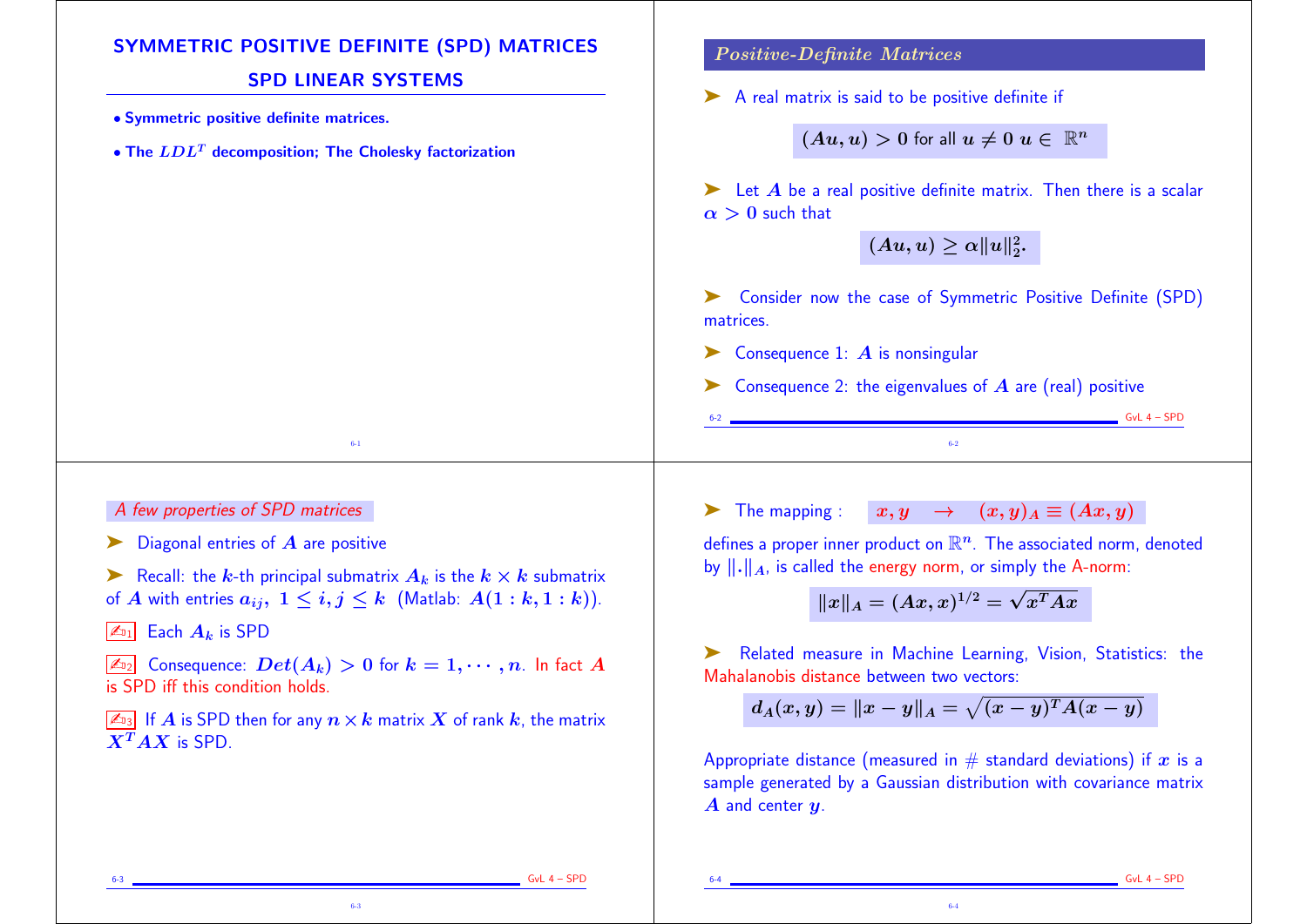## More terminology

▶ A matrix is Positive Semi-Definite if:  $(Au, u) \geq 0$  for all  $u \in \mathbb{R}^n$ 

➤ Eigenvalues of symmetric positive semi-definite matrices are real nonnegative, i.e., ...

 $\blacktriangleright$  ... A can be singular [If not, A is SPD]

 $\triangleright$  A matrix is said to be Negative Definite if  $-A$  is positive definite. Similar definition for Negative Semi-Definite

➤ A matrix that is neither positive semi-definite nor negative semidefinite is indefinite

 $\boxed{\mathbb{Z}_{\mathbb{Z}}\mathbb{Z}}$  Show that if  $A^T = A$  and  $(Ax, x) = 0 \,\forall x$  then  $A = 0$ 

 $\sqrt{255}$  Show:  $A \neq 0$  is indefinite iff  $\exists x, y : (Ax, x)(Ay, y) < 0$ 

6-5

 $The LDL<sup>T</sup> and Cholesky factorizations$ 

 $\sqrt{\mathbb{Z}_{06}}$  The (standard) LU factorization of an SPD matrix  $\vec{A}$  exists

$$
\blacktriangleright \ \text{Let } A = LU \text{ and } D = diag(U) \text{ and set } \ M \equiv (D^{-1}U)^T \ .
$$

Then  $A = LU = LD(D^{-1}U) = LDM^T$ 

 $\triangleright$  Both L and M are unit lower triangular

Consider  $L^{-1}AL^{-T} = DM^T L^{-T}$ 

► Matrix on the right is upper triangular. But it is also symmetric. Therefore  $M^{T}L^{-T} = I$  and so  $M = L$ 

➤ Alternative proof: exploit uniqueness of LU factorization without pivoting + symmetry:  $A = LDM^T = MDL^T \rightarrow M = L$ 

 $\triangleright$  The diagonal entries of D are positive [Proof: consider  $L^{-1}AL^{-T}$  = D]. In the end:

 $A = LDL^T = GG^T$  where  $G = LD^{1/2}$ 

➤ Cholesky factorization is a specialization of the LU factorization for the SPD case. Several variants exist.

6-7

First algorithm: row-oriented LDLT

Adapted from Gaussian Elimination. Main observation: The working matrix  $A(k+1:n, k+1:n)$  in standard LU remains symmetric.  $\rightarrow$  Work only on its upper triangular part & ignore lower part

6-6

1. For  $k = 1 : n - 1$  Do:<br>2. For  $i = k + 1 : n$  D For  $i = k + 1 : n$  Do: 3.  $\mathbf{piv} := a(k,i)/a(k,k)$ 4.  $a(i, i : n) := a(i, i : n) - piv * a(k, i : n)$ <br>5 Find 5. End 6. End

➤ This will give the U matrix of the LU factorization. Therefore  $D = diag(U)$ ,  $L^T = D^{-1}U$ .

6-8

 $GvL$  4 – SPD

 $GvL 4 - SPD$ 

 $GvL$  4 – SPD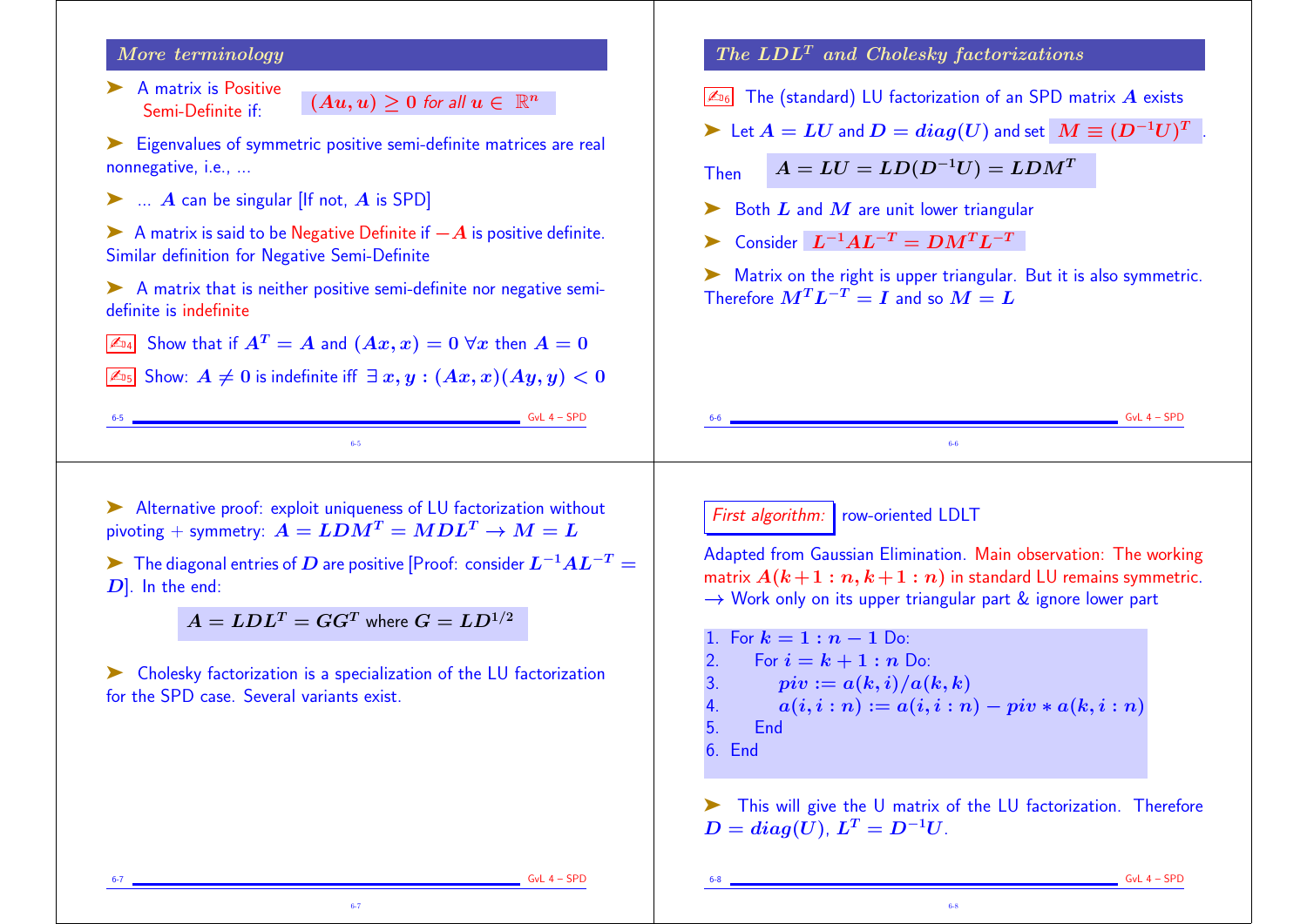